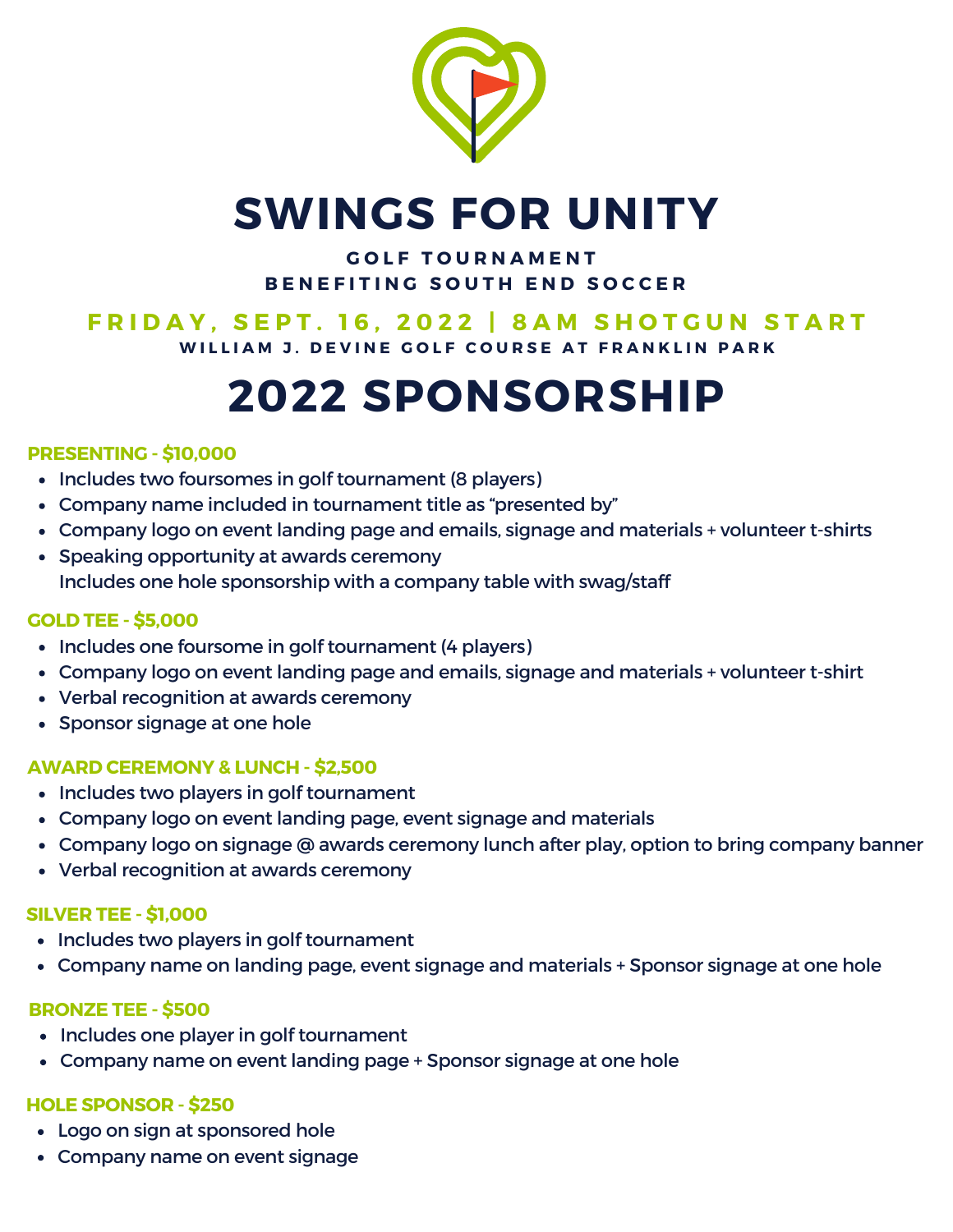

## **SWINGS FOR UNITY**

#### **G O L F T O U R N A M E N T**

**B E N E F I T I N G S O U TH E N D S O C C E R**

#### **EVENT SPONSOR FORM**

| BUSINESS NAME/SPONSOR LISTED AS NAME AND RESERVE AND RESERVE AND RESERVE AND RESERVE AND RESERVE AND RESERVE A         |  |  |
|------------------------------------------------------------------------------------------------------------------------|--|--|
|                                                                                                                        |  |  |
|                                                                                                                        |  |  |
|                                                                                                                        |  |  |
|                                                                                                                        |  |  |
|                                                                                                                        |  |  |
| We (I) commit to sponsor/donate to South End Soccer's Swings for Unity on Sept. 16, 2022:                              |  |  |
| <b>Hole Sponsor: \$250</b>                                                                                             |  |  |
| <b>Unity Foursome:</b> \$400 (includes 2 players and sponsors 2 players*)<br><b>Example:</b> SECO (includes 1 player*) |  |  |
|                                                                                                                        |  |  |
| Silver Tee: \$1,000 (includes 2 players*)                                                                              |  |  |
| <b>Award Ceremony and Lunch: \$2,500 (includes 2 players*)</b>                                                         |  |  |
| Cold Tee: \$5,000 (includes 4 players*)                                                                                |  |  |
| <b>Presenting Sponsor: \$10,000 (includes 8 players*)</b>                                                              |  |  |
| * Note for Packages with Players Spaces in Tournament:                                                                 |  |  |

Please send Player names & emails to sesevents@gmail.com (DUE by Sept. 1st)

#### **CONFIRMATION SIGNATURE/DATE:** \_\_\_\_\_\_\_\_\_\_\_\_\_\_\_\_\_\_\_\_\_\_\_\_\_\_\_\_\_\_\_\_\_\_\_\_\_\_\_\_\_\_\_\_\_\_\_

#### **PAYMENT OPTIONS:**

Pay Online: Scan QR Code below to pay online Checks: Make payable to South End Soccer and mail to PO Box 180833, Boston, MA 02118